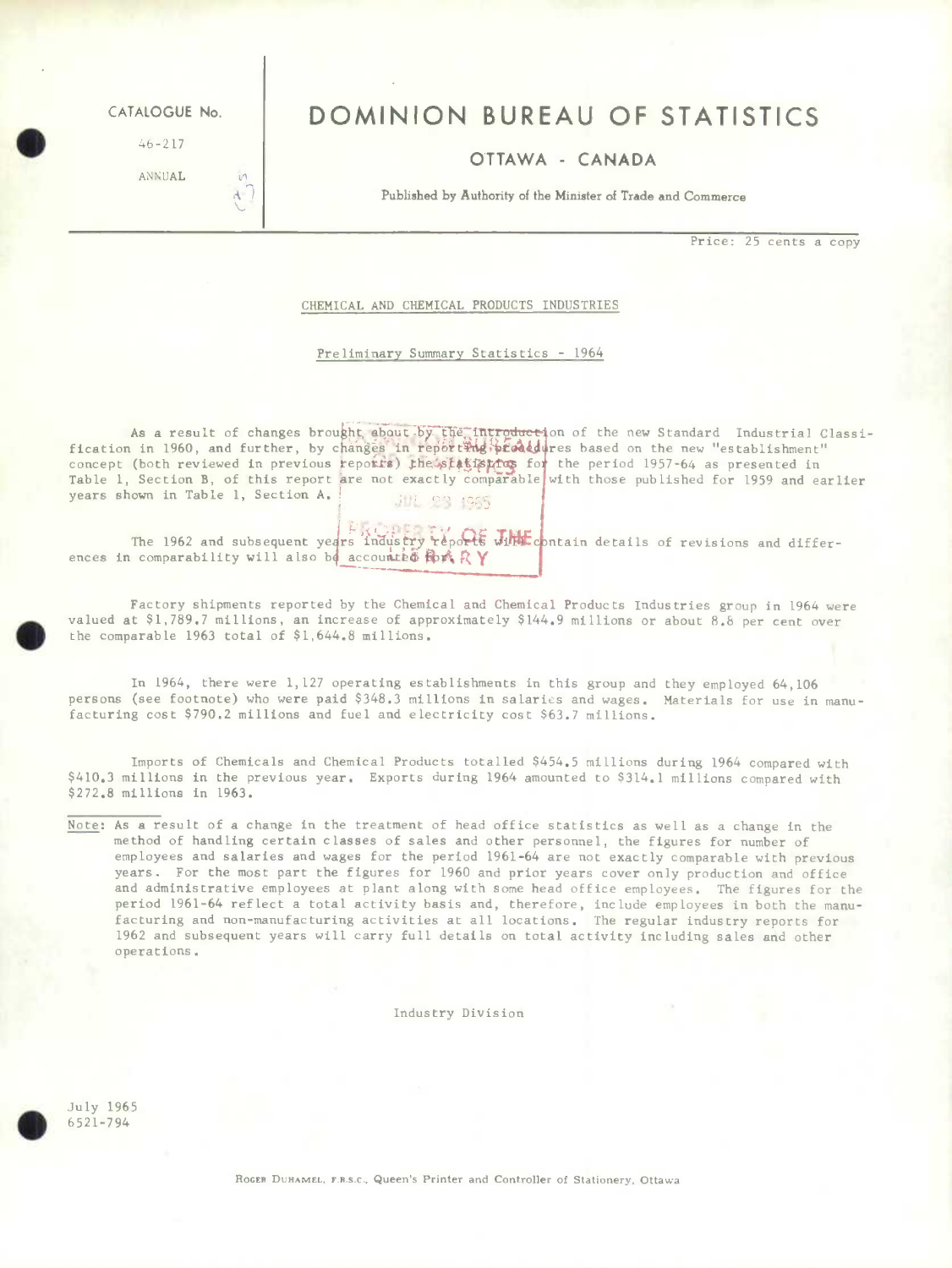| Year and industry                                                                        | Estab-<br>lish-<br>ments | $Em -$<br>ployees | Salaries<br>and<br>wages | Cost of<br>fuel and<br>elec-<br>tricity<br>at plant | Cost at<br>plant of<br>materials<br>used | Value<br>of.<br>factory<br>shipments |
|------------------------------------------------------------------------------------------|--------------------------|-------------------|--------------------------|-----------------------------------------------------|------------------------------------------|--------------------------------------|
|                                                                                          | number                   |                   | thousands of dollars     |                                                     |                                          |                                      |
| Basis: Standard industrial<br>classification in use<br>prior to 1960                     |                          |                   |                          | A                                                   |                                          |                                      |
| $1920$                                                                                   | 451                      | 16,651            | 20,695                   | 3,259                                               | 58,550                                   | 117,831                              |
| 1925                                                                                     | 510                      | 14,128            | 17,887                   | 3,274                                               | 42,855                                   | 99,393                               |
| 1929                                                                                     | 557                      | 16,694            | 22,639                   | 4,575                                               | 55,184                                   | 138,545                              |
| 1933                                                                                     | 696                      | 15,397            | 18,739                   | 3, 155                                              | 34, 272                                  | 92,821                               |
| 1937                                                                                     | 754                      | 21,968            | 28,613                   | 5,222                                               | 64,461                                   | 148,973                              |
| 1939                                                                                     | 808                      | 22,595            | 31,568                   | 5,259                                               | 65,231                                   | 159,537                              |
| 1943                                                                                     | 945                      | 92,288            | 146,677                  | 17,653                                              | 368,111                                  | 765,218                              |
| 1946                                                                                     | 1,021                    | 37, 378           | 66,538                   | 13,340                                              | 159,308                                  | 376,288                              |
| 1949                                                                                     | 1,037                    | 41,326            | 100,691                  | 19,218                                              | 280,009                                  | 587,398                              |
| 1952                                                                                     | 1,075                    | 47,694            | 148,076                  | 24,656                                              | 357,818                                  | 796, 562                             |
| 1953                                                                                     | 1,105                    | 50,207            | 164,591                  | 29,541                                              | 403,686                                  | 881,503                              |
| 1954                                                                                     | 1,116                    | 51,603            | 177,312                  | 32, 213                                             | 437,051                                  | 935,725                              |
| 1955                                                                                     | 1,126                    | 51,856            | 185,268                  | 33,086                                              | 480,104                                  | 1,044,079                            |
| 1956                                                                                     | 1,131                    | 52,821            | 200,743                  | 36,639                                              | 527, 564                                 | 1, 111, 233                          |
| 1957                                                                                     | 1,137                    | 54,708            | 222,044                  | 42,102                                              | 565,746                                  | 1,203,411                            |
| $1958$                                                                                   | 1, 143                   | 54,570            | 233,819                  | 47,837                                              | 589,316                                  | 1, 293, 332                          |
| 1959                                                                                     | 1,137                    | 54,782            | 243, 218                 | 50,592                                              | 627,366                                  | 1,378,211                            |
| Basis: Revised standard<br>industrial classification<br>and new establishment<br>concept |                          |                   |                          | $B - 1$                                             |                                          |                                      |
|                                                                                          | 1,123                    | 53,986            | 218,998                  | 41,287                                              | 512,831                                  | 1,139,898                            |
| 1958                                                                                     | 1,125                    | 53,852            | 230,686                  | 46,952                                              | 540,867                                  | 1,235,582                            |
|                                                                                          | 1,125                    | 54,253            | 241,048                  | 50,493                                              | 579,800                                  | 1,323,859                            |
|                                                                                          | 1,143                    | 54,269            | 253, 231                 | 54,894                                              | 582,843                                  | 1,373,467                            |
|                                                                                          |                          |                   |                          | $B - 2$                                             |                                          |                                      |
| 1961                                                                                     | 1,072                    | 63,357            | 318,709                  | 54,694                                              | 623, 944                                 | 1,443,878                            |
|                                                                                          | 1,080                    | 63,905            | 332,577                  | 56.047                                              | 666,728                                  | 1.543,884                            |

TABLE 1. Principal Statistics for the Chemical and Chemical Products Industries Group, Significant Years 1920-64 and by Industries, 1963 and 1964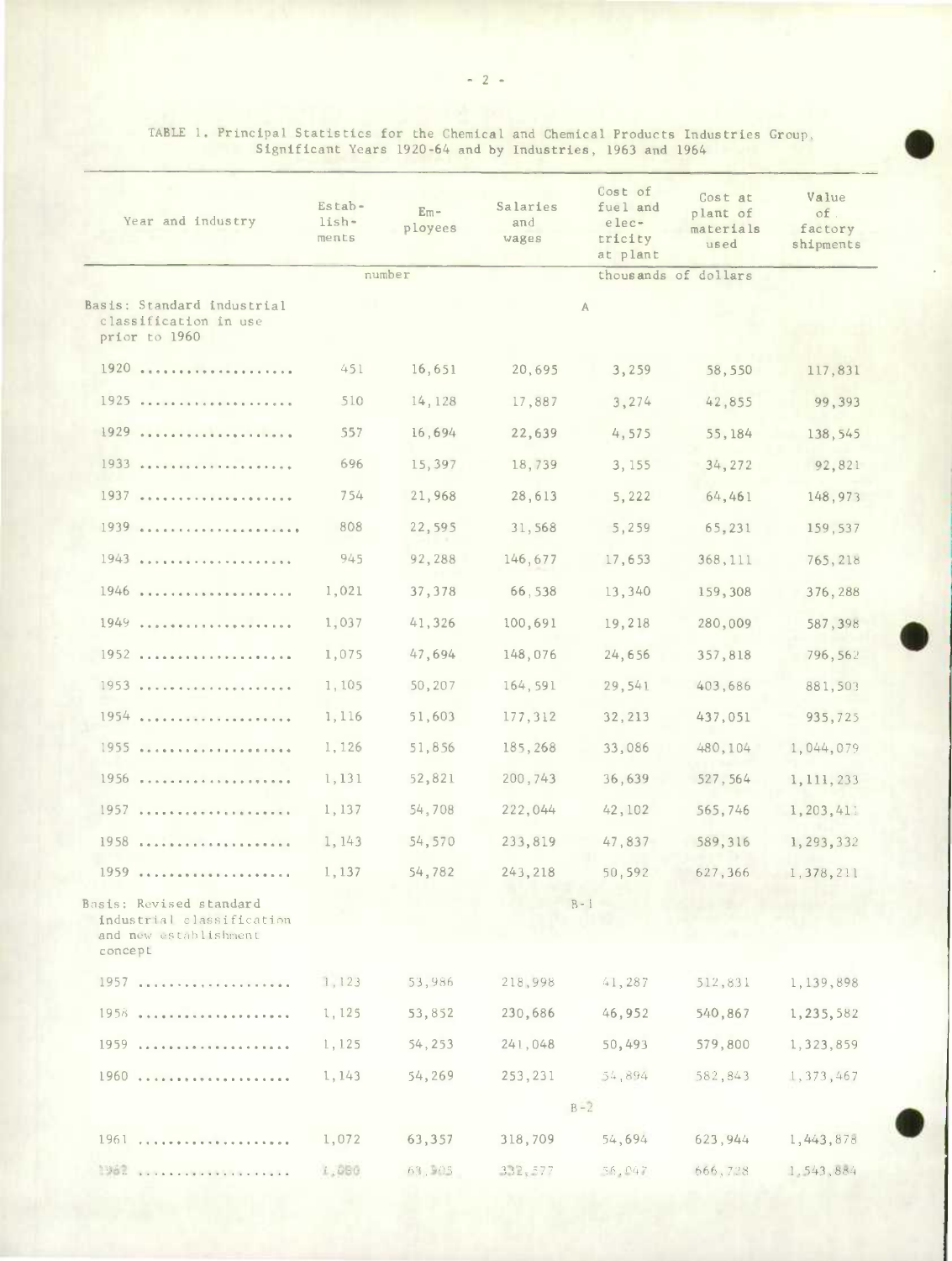|                                                                                                                                                                                                                                                                         |                            |                          | Significant Years 1920-1964 and by Industries, 1963 and 1964 - Concluded |                                                     |                                          |                                     |
|-------------------------------------------------------------------------------------------------------------------------------------------------------------------------------------------------------------------------------------------------------------------------|----------------------------|--------------------------|--------------------------------------------------------------------------|-----------------------------------------------------|------------------------------------------|-------------------------------------|
| Year and industry                                                                                                                                                                                                                                                       | Estab-<br>$lish-$<br>ments | $E_{\rm m}$ –<br>ployees | Salaries<br>and<br>wages                                                 | Cost of<br>fuel and<br>elec-<br>tricity<br>at plant | Cost at<br>plant of<br>materials<br>used | Value<br>of<br>factory<br>shipments |
|                                                                                                                                                                                                                                                                         |                            | number                   |                                                                          |                                                     | thousands of dollars                     |                                     |
| 1963 (final):                                                                                                                                                                                                                                                           |                            |                          |                                                                          | B - Concluded                                       |                                          |                                     |
| Explosives and ammunition                                                                                                                                                                                                                                               |                            |                          |                                                                          |                                                     |                                          |                                     |
| manufacturers<br>Manufactures of mixed                                                                                                                                                                                                                                  | 16                         | 3,596                    | 17,993                                                                   | 1,674                                               | 22,525                                   | 56,912                              |
| fertilizers<br>Manufacturers of plastics                                                                                                                                                                                                                                | 46                         | 1,583                    | 7,631                                                                    | 1,063                                               | 48,065                                   | 67,981                              |
| and synthetic resins                                                                                                                                                                                                                                                    | 29                         | 3,620                    | 20,984                                                                   | 3,960                                               | 70,412                                   | 139,085                             |
| Manufacturers of pharma-<br>ceuticals and medicines                                                                                                                                                                                                                     | 173                        | 10,418                   | 52,708                                                                   | 1,187                                               | 54,483                                   | 193,718                             |
| Paint and varnish manu-<br>facturers                                                                                                                                                                                                                                    | 145                        | 7,511                    | 36,618                                                                   | 1,091                                               | 85,967                                   | 171,752                             |
| Manufacturers of soap and<br>cleaning compounds                                                                                                                                                                                                                         | 139                        | 5,958                    | 33,972                                                                   | 1,795                                               | 86,008                                   | 180,530                             |
| Manufacturers of toilet<br>preparations                                                                                                                                                                                                                                 | 64                         | 3,814                    | 16,534                                                                   | 255                                                 | 28,047                                   | 82,272                              |
| Manufacturers of<br>industrial chemicals                                                                                                                                                                                                                                | 129                        | 17,587                   | 102,935                                                                  | 46,115                                              | 221,067                                  | 553,762                             |
| Manufacturers of printing<br>inks                                                                                                                                                                                                                                       | 35                         | 1,215                    | 6,402                                                                    | 205                                                 | 8,951                                    | 20,377                              |
| Other chemical industries,<br>$n_{\bullet}e_{\bullet}s_{\bullet}$                                                                                                                                                                                                       | 317                        | 6,852                    | 34,396                                                                   | 2,552                                               | 94,150                                   | 178,398                             |
|                                                                                                                                                                                                                                                                         |                            |                          |                                                                          |                                                     |                                          |                                     |
| Totals                                                                                                                                                                                                                                                                  | 1,093                      | 62,154                   | 330, 173                                                                 | 59,897                                              | 719,704                                  | 1,644,786                           |
|                                                                                                                                                                                                                                                                         |                            |                          |                                                                          |                                                     |                                          |                                     |
| 1964 (preliminary):                                                                                                                                                                                                                                                     |                            |                          |                                                                          |                                                     |                                          |                                     |
| Explosives and ammunition<br>manufacturers                                                                                                                                                                                                                              | 16                         | 3,785                    | 19,346                                                                   | 1,832                                               | 26,883                                   |                                     |
| Manufacturers of mixed                                                                                                                                                                                                                                                  |                            |                          |                                                                          |                                                     |                                          | 68,193                              |
| fertilizers<br>Manufacturers of plastics                                                                                                                                                                                                                                | 57                         | 1,802                    | 8,606                                                                    | 1,249                                               | 59,593                                   | 78,984                              |
| and synthetic resins<br>Manufacturers of pharma-                                                                                                                                                                                                                        | 31                         | 3,818                    | 22,343                                                                   | 4,211                                               | 73,057                                   | 151,782                             |
| ceuticals and medicines<br>Paint and varnish manu-                                                                                                                                                                                                                      | 171                        | 10,582                   | 55,592                                                                   | 1,175                                               | 60,712                                   | 203, 217                            |
| facturers<br>Manufacturers of soap and                                                                                                                                                                                                                                  | 151                        | 7,555                    | 38,080                                                                   | 1,139                                               | 95,099                                   | 131,641                             |
| cleaning compounds<br>Manufacturers of toilet                                                                                                                                                                                                                           | 145                        | 6,034                    | 35,641                                                                   | 1,800                                               | 89,382                                   | 184,150                             |
| preparations                                                                                                                                                                                                                                                            | 66                         | 4,039                    | 17,819                                                                   | 284                                                 | 28,632                                   | 90,354                              |
| Manufacturers of indus-<br>trial chemicals                                                                                                                                                                                                                              | 131                        | 17,696                   | 108,039                                                                  | 49, 145                                             | 247.047                                  | 616,372                             |
| Manufacturers of printing<br>inks                                                                                                                                                                                                                                       | 36                         | 1,441                    | 6,409                                                                    | 212                                                 | 9,587                                    | 22, 107                             |
| Other chemical industries.<br>$\mathbb{C}$ , $\mathbb{C}$ , $\mathbb{C}$ , and a set of the set of the set of the set of the set of the set of the set of the set of the set of the set of the set of the set of the set of the set of the set of the set of the set of | 323                        | 7,354                    | 36,444                                                                   | 2,671                                               | 100, 249                                 | 192,911                             |
|                                                                                                                                                                                                                                                                         |                            |                          |                                                                          |                                                     |                                          |                                     |
| Totals                                                                                                                                                                                                                                                                  | 1,127                      | 64,106                   | 348,321                                                                  | 63,719                                              | 790,240                                  | 1.789,711                           |